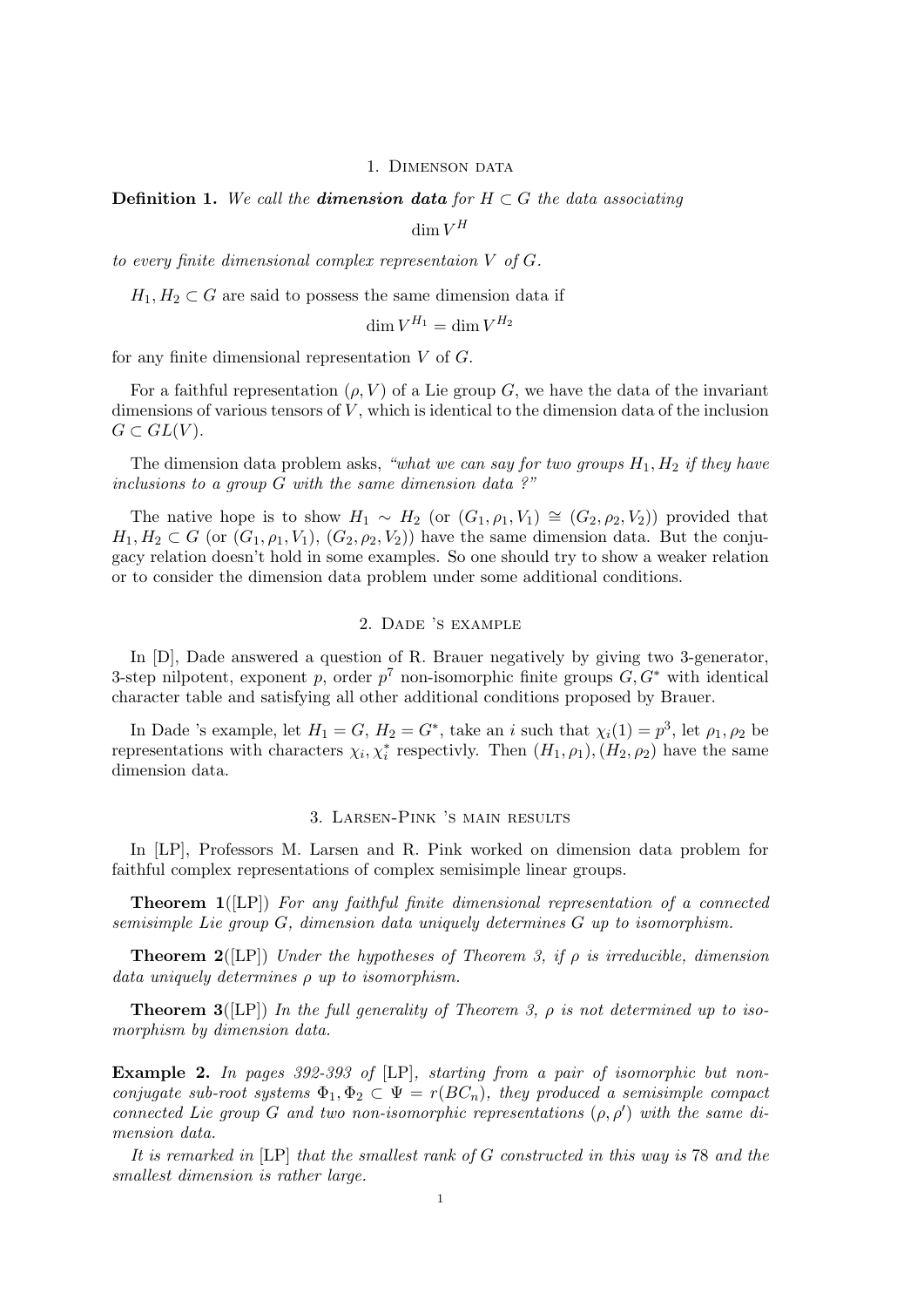## 4. Motivation and connections

It is said in [LP] that their work on dimension data was motivated from a "Tannakian" type question: to what extent is a complex linear Lie group,  $G$ , and a finite dimensional representation,  $(\rho, V)$  of G, determined by the dimensions of the various invariant spaces  $W^G$ , where W is obtained from V by linear algebra(tensor, symmetry tensor, anti-symmetric tensor, etc).

I learned the dimension data problem from Professors Jinpeng An and Jiukang Yu. They are interested on "whether the dimension data determine semisimplicity ?" (that is, if  $H_1, H_2 \subset G$  have the same dimension data and one of  $H_1, H_2$  is semisimple, is another one of  $H_1, H_2$  also semisimple ?)

The general *branching rule problem* asks, "how each irreducible finite dimensional representation of a group G decompose when it is viewed as a representation of a subgroup H by restriction ?"

In branching rule problem for  $H \subset G$ , when we look at the multiplicities of the trivial representation of  $H$  appearing in representations of  $G$ , we just get dimension data. So dimension data is part of information contained in branching rule.

The dimension data also arises in other aspects of mathematics.

- In [LP2], it arised in Larsen-Pink 's study of compatible systems of l-adic Galois representations.
- In [S], C. Sutton used the counter-examples in [LP] to produce examples of isospectral non-isomorphic simply connected Riemannian manifolds.
- In [L], R. Langlands proposed a connection between dimension data and the orders of the pole of L-functions at  $s = 1$ . For this, we recommend you to have a look at Langlands' paper [L] or [L2] for his idea.

## 5. Counter examples of An-Yu-Yu

In [AYY], we get a class of non-isomorphic representations with the same dimension data.

**Theorem 3.** For each  $n \geq 1$ , let  $G = SU(4n + 2)$ ,

$$
H_1 = \{ \text{diag}\{A, \bar{A}\} \in SU(4n+2) | A \in U(2n+1) \}
$$

and

$$
H_2 = \{ \text{diag}\{A, B\} \in SU(4n+2) | A \in Sp(n), B \in SO(2n+2) \}.
$$

Then  $H_1, H_2 \subset G$  possess the same dimension data but  $H_1 \not\cong H_2$ .

One can see that, in the above example, for any  $n \geq 1$ ,  $H_2 \cong Sp(n) \times SO(2n + 2)$  is semisimple but  $H_1 \cong U(2n+1)$  is not, so dimension data doesn't determine semisimplicity.

Use a way of construction of isospectral manifolds in [S], our examples lead to examples of pairs of isospectral simply connected but non-homeomorphic manifolds.

**Corollary 4.** For each  $n \geq 1$ , the Riemannian manifolds  $X_n = SU(4n+2)/U(2n+1)$ and  $Y_n = SU(4n + 2)/(Sp(n) \times SO(2n + 2))$  with metrics induced from a bi-invariant metric on  $SU(4n+2)$  are simply connected and isospectral but non-homeomorphic.

Note that,

$$
H_2(X_n, \mathbb{Z}) = \mathbb{Z}, H_2(Y_n, \mathbb{Z}) = \mathbb{Z}/2\mathbb{Z},
$$

so  $X_n, Y_n$  have different homology.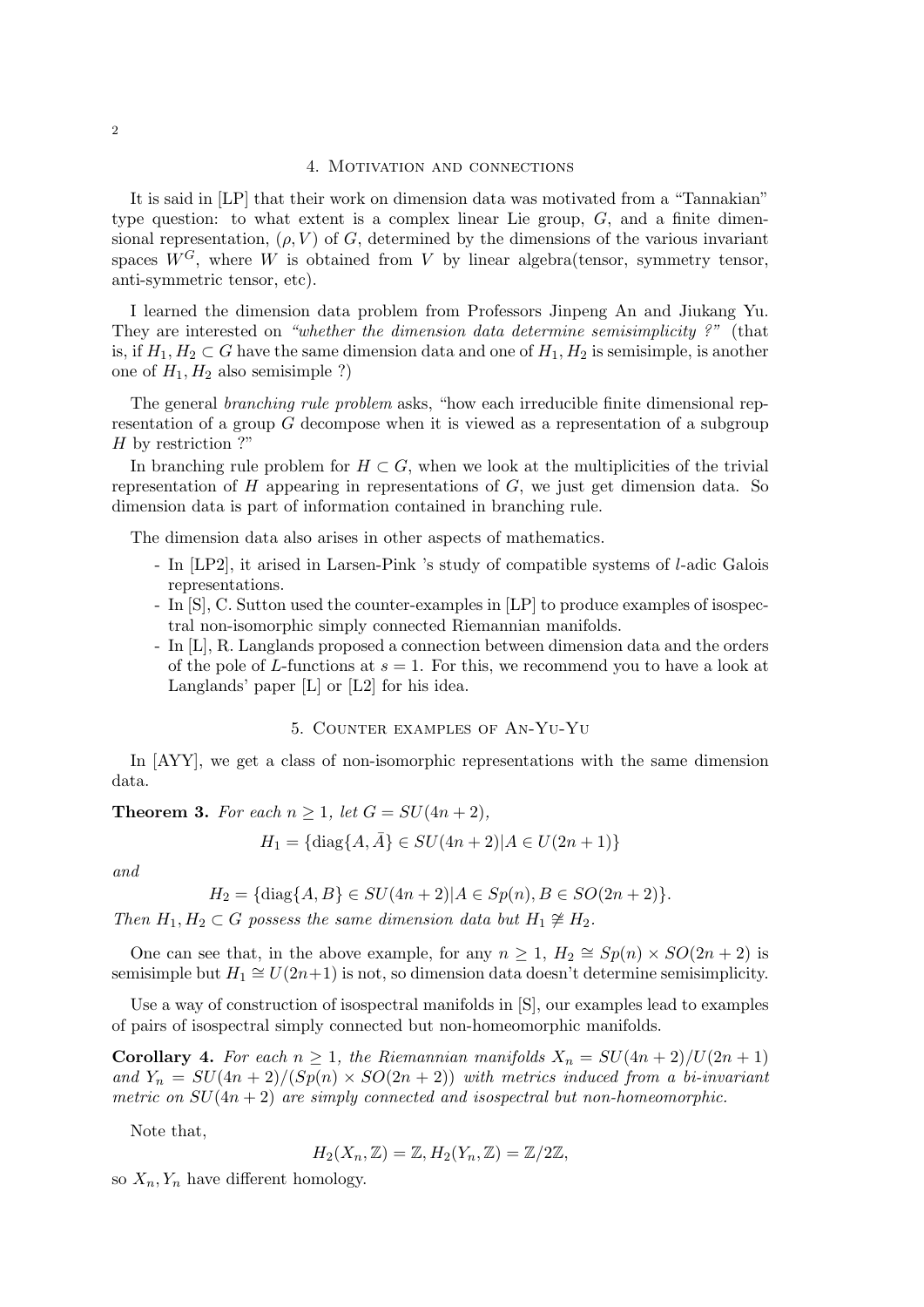## 6. Conventions

A root system is a finite set  $\Phi$  consisting of non-zero vectors in an Euclidean linear space V, which is stable under the action of the reflection  $s_{\alpha}$  for any  $\alpha \in \Phi$ . Recall that

$$
s_{\alpha}(v) = v - \frac{2\langle v, \alpha \rangle}{\langle \alpha, \alpha \rangle} \alpha, \forall v \in V,
$$

and the group  $W_{\Phi}$  generated by the reflections  $s_{\alpha} : \alpha \in \Phi$  is called the Weyl group of  $\Phi$ .  $\Phi$  is called reduced if for any  $\alpha \in \Phi$ ,  $\frac{1}{2}\alpha \notin \Phi$ . A subset  $\Phi'$  of  $\Phi$  is called a *sub-root system* if  $\Phi'$  is itself a root system.

Each root system is the direct sum of simple root systems, and simple root systems can be classified into types  $\{A_n, B_n, C_n, D_n : n \geq 1\}$  (with some repetition in lower rank) and  ${E_6, E_7, E_8, F_4, G_2}.$ 

Choose an ordering on V, the positive vectors in  $\Phi$  consist in the positive system  $\Phi^+$ , let

$$
\delta_{\Phi} = \frac{1}{2} \sum_{\alpha \in \Phi^+} \alpha, \quad A_{\Phi} = \frac{1}{|W_{\Phi}|} \sum_{w \in W_{\Phi}} [\delta_{\Phi} - w \delta_{\Phi}].
$$

For any finite group  $\Gamma$  between  $W_{\Phi}$  and  $O(V)$ , define

$$
F_{\Phi,\Gamma} = \frac{1}{|\Gamma|} \sum_{\gamma \in \Gamma} \gamma(A_{\Phi}) = \frac{1}{|\Gamma|} \sum_{\gamma \in \Gamma} [\delta_{\Phi} - \gamma \delta_{\Phi}].
$$

## 7. The classification of counter-examples

We showed the dimension data problem can be reduced the comparison of characters associated to two sub-root systems in a root system. For the latter, we have the following answer.

**Theorem 5.** For a simple root system  $\Psi_0$ , if there exists non conjugate sub-root systems  $\Phi_1, \Phi_2 \subset \Psi_0$  such that  $F_{\Phi_1, W_{\Psi_0}} = F_{\Phi_2, W_{\Psi_0}}$ . Then  $\Psi_0 = C_n, BC_n, F_4$ .

When  $\Psi_0 = C_n, BC_n, F_{\Phi_1, W_{\Psi_0}} = F_{\Phi_2, W_{\Psi_0}}$  if and only if

$$
\forall m \le n, b_m(\Phi_1) - b_m(\Phi_2) = a_{2m}(\Phi_1) - a_{2m}(\Phi_2) = 0,
$$

and 
$$
\forall m \leq n, a_{2m+1}(\Phi_1) - a_{2m+1}(\Phi_2) = c_m(\Phi_2) - c_m(\Phi_1) = d_m(\Phi_2) - d_m(\Phi_1)
$$
.

When  $\Psi_0 = F_4$ ,  $F_{\Phi_1, W_{\Psi_0}} = F_{\Phi_2, W_{\Psi_0}}$  if and only if  $\Phi_1 \sim \Phi_2$ ,

or 
$$
\{\Phi_1, \Phi_2\} \sim \{A_2^S, A_1^L + 2A_1^S\}, \{A_1^L + A_2^S, 2A_1^L + 2A_1^S\}.
$$

**Theorem 6.** Let  $\Psi = \bigoplus_{1 \leq i \leq m} \Psi_i$  be the direct sum of simple root systems  $\{\Psi_i\}_{1}^{m}$  and  $\Phi_1, \Phi_2 \subset \Psi$ . Then  $F_{\Phi_1, \text{Aut}(\Psi)} = F_{\Phi_2, \text{Aut}(\Psi)}$  if and only if there exists  $\gamma \in \text{Aut}(\Psi)$  such that

$$
F_{\Phi_i^{(1)}, W_{\Psi_i}} = F_{\Phi_i^{(2)}, W_{\Psi_i}}, \forall i, 1 \leq i \leq m,
$$

where  $\gamma \Phi_1 = \bigoplus_{1 \leq i \leq m} \Phi_i^{(1)}$  $i^{(1)}$  and  $\Phi_2 = \bigoplus_{1 \leq i \leq m} \Phi_i^{(2)}$  $\binom{z}{i}$ .

## 8. Method of the proof

Part 1: Reduction.

Let  $d\mu$ <sup>H</sup> be a Haar measure on H normalized so that  $\int_H 1 d\mu$ <sub>H</sub> = 1,  $p_G : G \longrightarrow G^{\#}$  be the map of projection to conjugacy class,  $(p_G)_*i_*(d\mu_H)$  is called the Sato-Tate measure.

Choose maximal tori T, S of H, G respectively with  $T \subset S$  and let

$$
\Lambda = \text{Hom}(T, U(1)), \Gamma^0 = N_G(T)/C_G(T), \Gamma = \text{Aut}(T) = \text{Aut}(\Lambda).
$$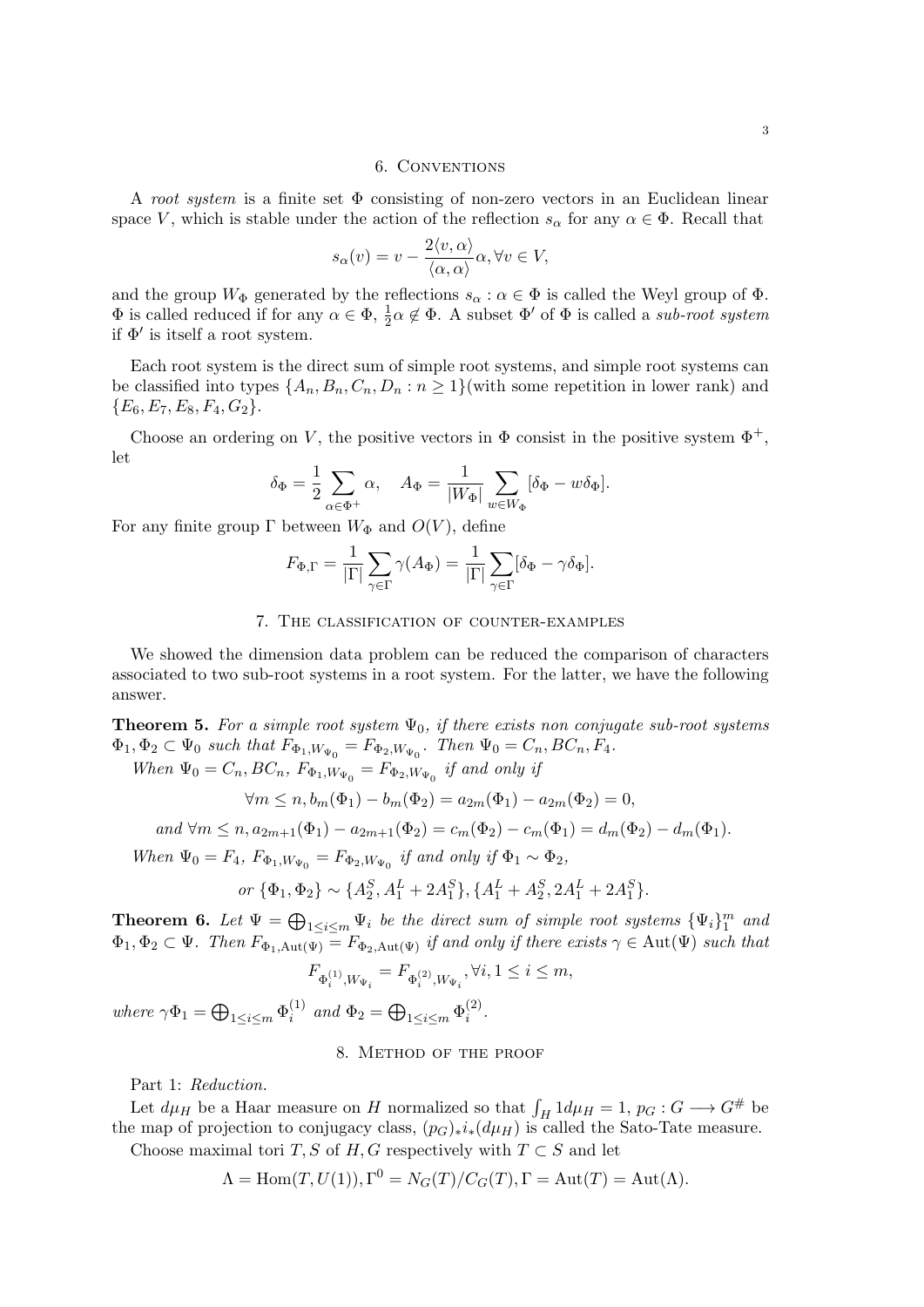From the calculation of Sato-Tate measure , Larsen-Pink was able to show the dimension data determines conjugacy class of T and the character  $F_{\Phi,\Gamma^{\circ}}$ , and vice-versa.(this statement is slightly different with that in [LP])

Consider all sub-root systems  $\Phi \subset \Lambda$  with  $F_{\Phi,\Gamma} = F$ , Larsen-Pink was abel to show the existence of a unique maximal sub-root system  $\Psi \subset \Lambda$  containing all such  $\Phi$ . Moreover  $\Psi$ is  $\Gamma$  stable and  $\Gamma = \text{Aut}(\Psi, \Lambda)$ .

Then we are led to the following the question, which can be reduced the case to  $\Psi$  is either reduced or isomorphic to a  $BC_n$ .

Question 7. Fix a root system  $\Psi$ , a lattice  $\Lambda$  with  $\mathbb{Z}\Psi \subset \Lambda \subset \Lambda_{\Psi}$ ,  $\Gamma = \text{Aut}(\Psi,\Lambda)$ , classify pairs of non-conjugate sub-root systems  $\Phi_1, \Phi_2 \subset \Psi$  with  $F_{\Psi_1,\Gamma} = F_{\Phi_2,\Gamma}$ .

Part 2: Semisimple case.

When  $\Psi$  is reduced, Larsen-Pink showed the characters  $F_{\Phi,\Gamma}$  are actually linearly independent for any system of pairwise non-conjugate sub-root systems.

When  $\Psi = BC_n$ , Larsen-Pink showed the following.

**Proposition 8.** the character rings of  ${BC_n : n \ge 1}$  form a direct system and the direct limit is isomorphic to  $\mathbb{Q}[x_1, x_2, ..., x_n, ...].$ 

Let  $b_k, c_k, d_k$  be the polynomials from sub-root systems  $B_k, C_k, D_k$  respectively.

- **Proposition 9.** (1)  $c_n, d_{n+1} \in \mathbb{Q}[x_1, x_2, ..., x_{2n}] \mathbb{Q}[x_1, x_2, ..., x_{2n-1}],$  $b_n \in \mathbb{Q}[x_1, x_2, ..., x_{2n-1}] - \mathbb{Q}[x_1, x_2, ..., x_{2n-2}]$ , they are of constant term 1 and have integer coefficients.
	- (2) Each of  $\{b_n, c_n, d_{n+1}|n \geq 1\}$  is a prime in  $\mathbb{Q}[x_1, x_2,...]$  and any two of them are different.
	- (3) Each of the subset  $\{b_1, ..., b_n, c_1, ..., c_n\}$ ,  $\{b_1, ..., b_n, d_2, ..., d_{n+1}\}$ ,  ${c_1, ..., c_n, d_2, ..., d_{n+1}}$  is algebraicly independent.

Part 3: Reductive case.

By Theorem 3, the fundament Theorem 1 in [LP] fails in reductive case, so the best hope is to answer the following question affirmatively.

Question 10. If two sub-root systems have equal  $\Gamma$ -traces of characters, whether the characters of sub-root systems become equal after replace one of them by a  $\Gamma$  conjugate sub-root system?

The answers to this question is given in Theorem 5 and 6.

When  $\Psi = A_{n-1}$ , the linear independence still holds, so one just shows as that in [LP].

When  $\Psi$  is of type  $B, C, D$  or non-reduced, apart from  $b_k, c_k, d_k$ , we define a polynomial  $a_k$  from the sub-root system  $A_{k-1}$ . Besides those conclusions already showed in [LP], the main technical step is to show  $a_{2n} = b_n \sigma(b_n)$  and  $a_{2n+1} = c_n d_{n+1}$ .

Actually the polynomials turn out to be the determinants of some matrices. This fact is crucial to show  $a_{2n} = b_n \sigma(b_n)$  and  $a_{2n+1} = c_n d_{n+1}$ .

When  $\Psi$  is exceptional, we showed for any dominant integeral weight  $\lambda$ , the different characters with  $\lambda$  as a leading term are linearly independent.

These are enough to prove Theorems 5 and 6.